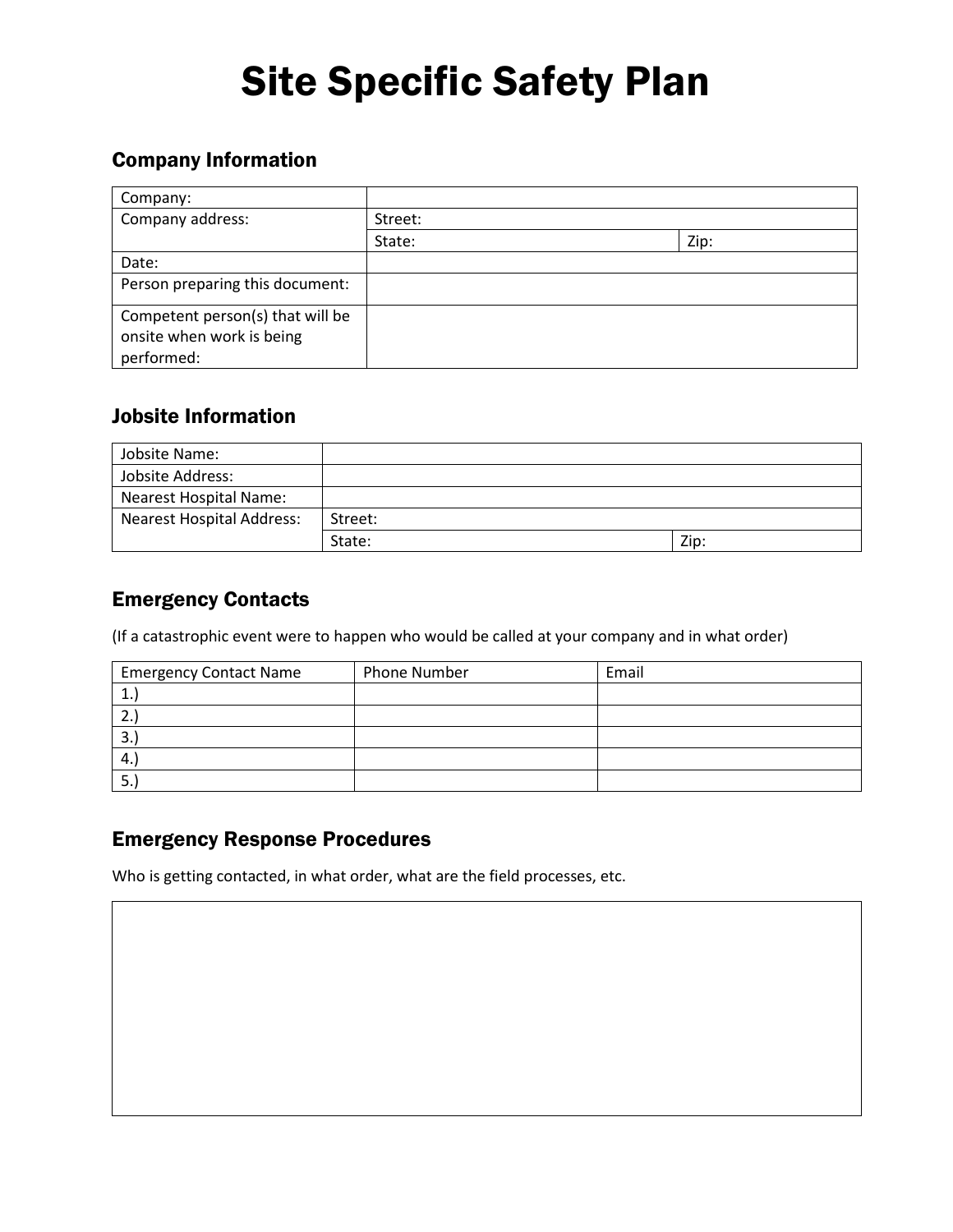# Site Specific Safety Plan

## Specific Scope

Details of the work being performed on this project. Room names, locations, quantities and other relevant descriptions.

## Hazards in Specific Scope

Identify all hazards associated with the specific scope described above. (Height issues, confined space, etc.)

### Work Plan

How the work will be performed, and how each of the hazards stated above will be removed, reduced, and/or protected against.